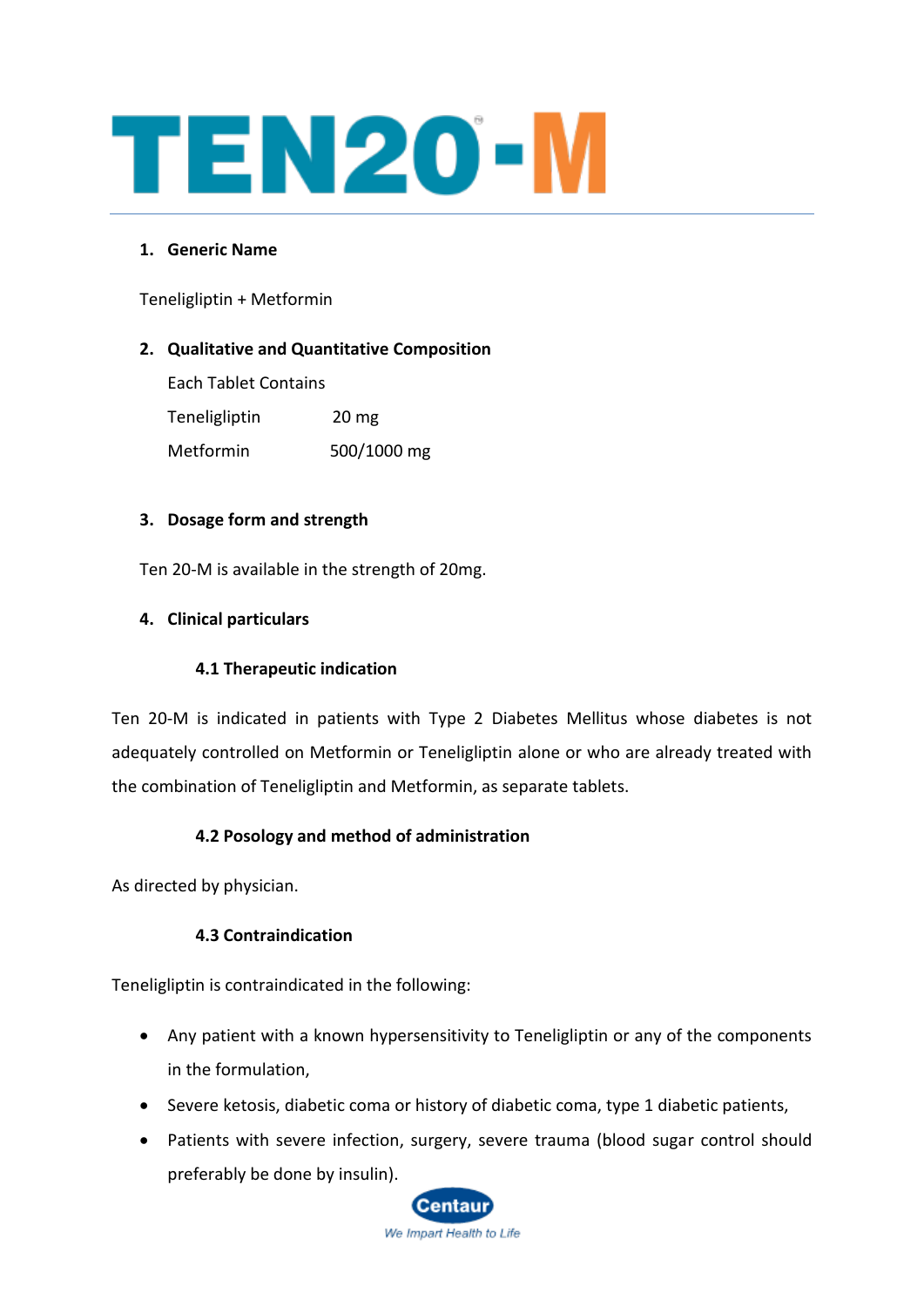• Ten 20-M is contraindicated in patients with a history of lactic acidosis, irrespective of precipitating factors. In excessive alcohol intake, acute or chronic and patients suffering from severe dehydration. Ten 20-M is contraindicated during pregnancy and breastfeeding.

## **4.4 Special warnings and precautions for use**

Ten 20-M should be administered carefully in the following:

- Patients with advanced liver failure (safety has not been established),
- Patients with congestive heart failure (NYHA category III-IV) (safety has not been established),
- Patients with pituitary insufficiency or adrenal insufficiency, poor nutritional state, starvation, an irregular dietary intake, or debilitating condition, intense muscle movement or excessive alcohol intake (may cause low blood sugar),
- Patients with history of abdominal surgery or with a history of bowel obstruction (may cause bowel obstruction),
- Patients with arrhythmia, severe bradycardia or its history, patients with heart disease such as congestive heart failure or patients with low serum potassium, congenital prolonged QT syndrome, history of Torsades de pointes or patients using antiarrhythmic drugs (may cause QT prolongation),
- Patients using an insulin secretagogue (e.g., sulfonylurea) (risk of severe hypoglycaemia).

# **4.5 Drug interactions**

Teneligliptin should be used with caution with drugs that can enhance the blood glucose lowering effect (like β blockers, MAO inhibitors, etc.) and attenuate the blood glucose lowering effect (like steroids, thyroid hormones, etc). On concomitant therapy with ketoconazole, the geometric least squares mean ratio (concomitant therapy/Teneligliptin monotherapy) of Cmax and AUC0-t of unchanged plasma Teneligliptin with their two-sided 90% CI is 1.37 [1.25, 1.50] and 1.49 [1.38, 1.60], respectively.

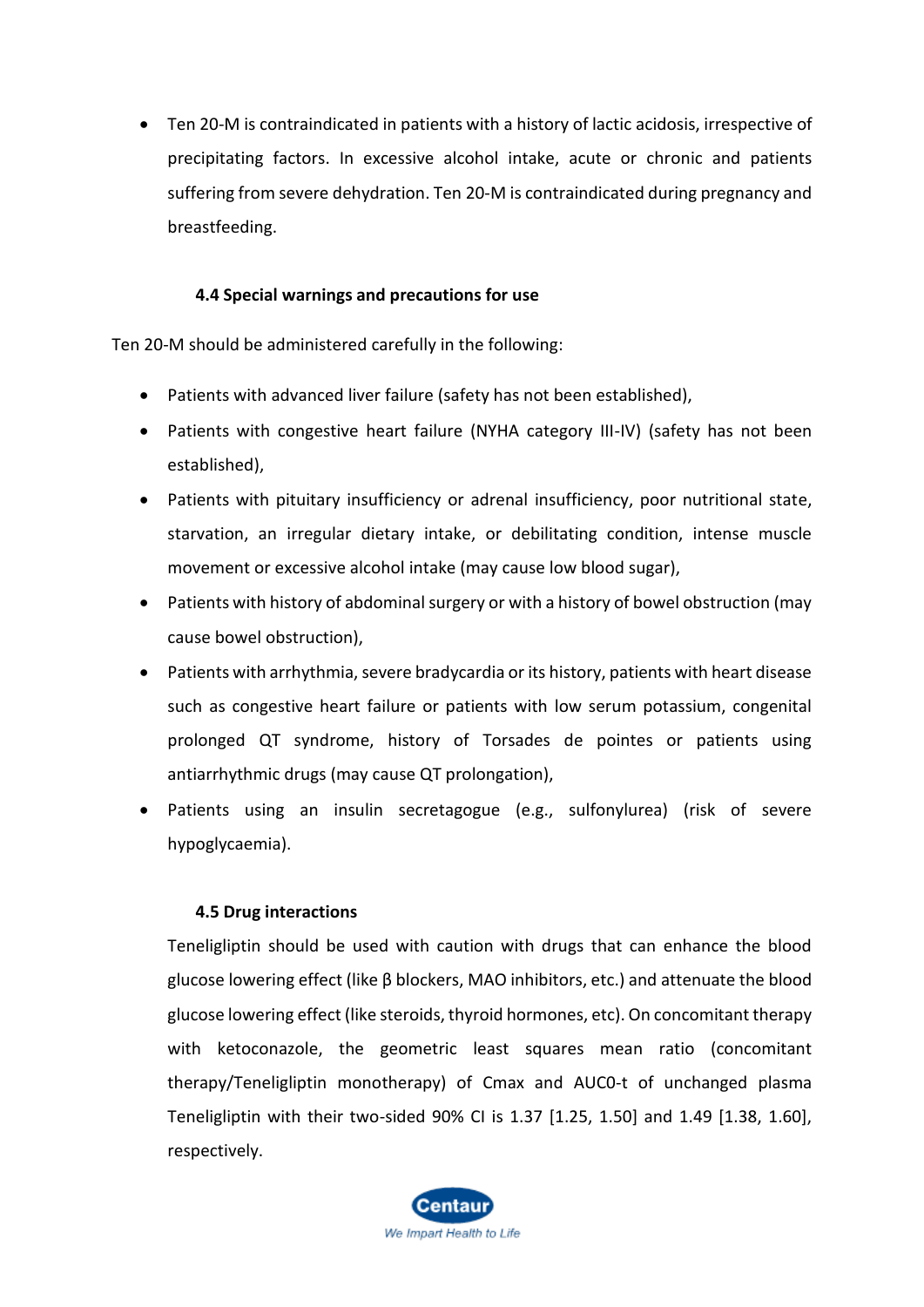- **Cationic drugs:** Certain medications used concomitantly with metformin may increase the risk of lactic acidosis. Cationic drugs that are eliminated by renal tubular secretions (e.g: amiloride, digoxin, morphine, procainamide, quinidine, ranitidine, or vancomycin) may decrease metformin elimination by competing for common renal tubular transport systems. Hence, careful patient monitoring and dose adjustment of metformin/cationic drug is recommended.
- **Furosemide:** A single-dose, metformin-furosemide drug interaction study in healthy subjects demonstrated that pharmacokinetic parameters of both compounds were affected by co-administration. Furosemide increased the metformin plasma and blood Cmax by 22% and blood AUC by 15%, without any significant change in metformin renal clearance. When administered with metformin, the Cmax and AUC of furosemide were 31% and 12% smaller, respectively, than when administered alone, and the terminal half-life was decreased by 32%, without any significant change in furosemide renal clearance.
- **Vitamin B12:** Metformin may result in suboptimal oral vitamin B12 absorption by competitively blocking the calcium dependent binding of the intrinsic factor vitamin B12 complex to its receptor. The reaction very rarely results in pernicious anaemia which is reversible with discontinuation of metformin and supplementation with vitamin B12.
- **Nifedipine:** Nifedipine appears to enhance the absorption of metformin, it increases plasma metformin Cmax and AUC by 20% and 9% respectively and increases the amount of metformin excreted in the urine.
- **Danazol:** If the use of this active substance cannot be avoided, the patient's urine and blood glucose must be monitored. It may be necessary to adjust the dose of metformin during and after treatment with danazol.

## **4.6 Use in special population**

- Pediatric: Safety and effectiveness in paediatric patients have not been established.
- Geriatric: Safety and effectiveness in paediatric patients have not been established.

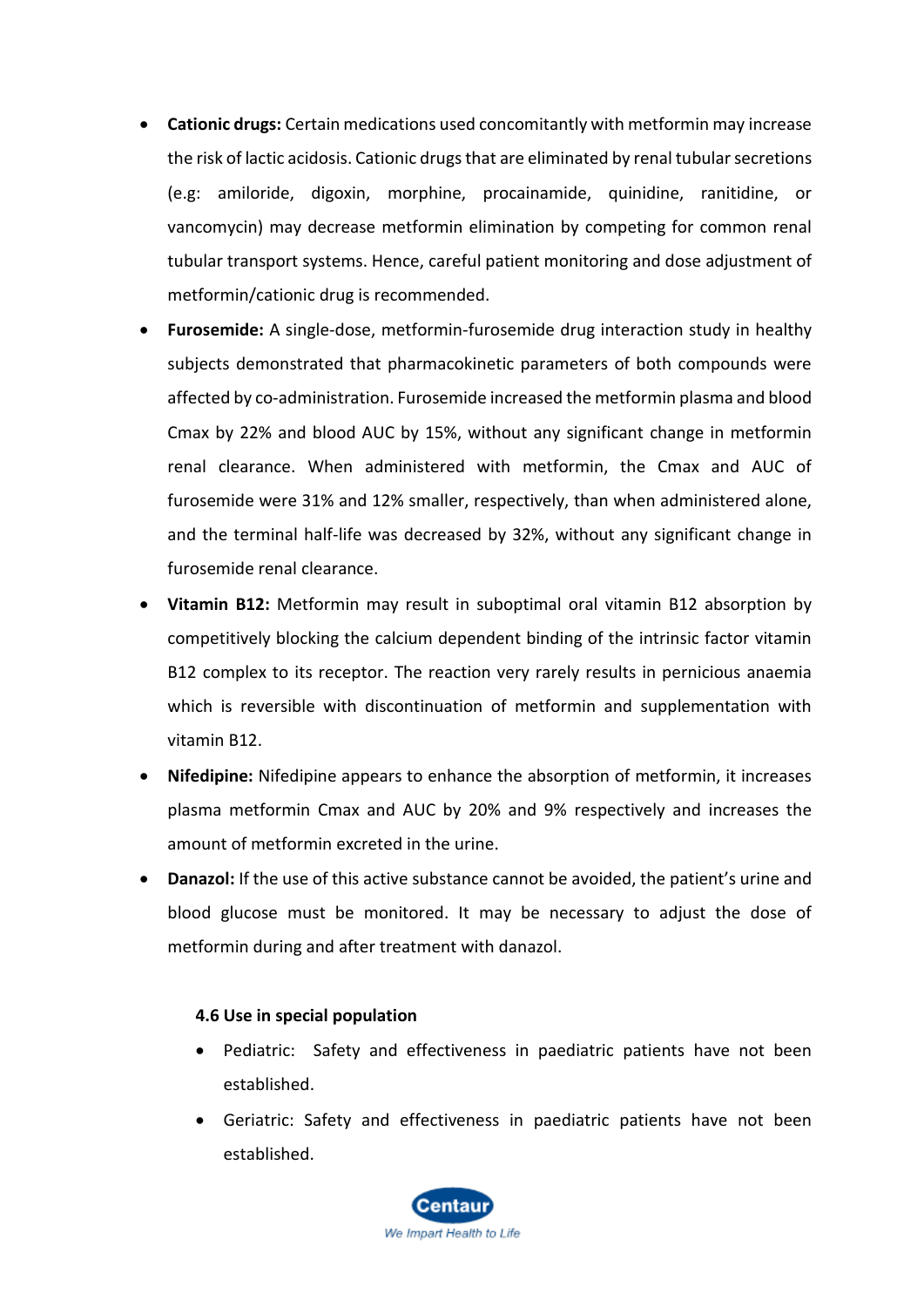- Liver impairment: Teneligliptin should be used with extreme caution in patients with a known history of severe hepatic impairment since the safety and efficacy of this medicine have not been established for such patients. Close monitoring of liver function is recommended in these patients.
- Renal failure: Safety and effectiveness in renal failure patients have not been established.
- Pregnancy and lactation: Teneligliptin should be used during pregnancy only if the potential benefit justifies the potential risk to the foetus. Safe use of Teneligliptin during pregnancy has not been established. Teneligliptin should be avoided by breastfeeding mothers (transition to milk has been reported in laboratory animals).

## **4.7 Effects on ability to drive and use machine**

No data available.

#### **4.8 Undesirable effects**

- **Teneligliptin:** Pancytopenia, Vertigo, Cataract , Constipation, Hepatic function abnormal, Hypoglycaemia, Interstitial lung disease, Pemphigoid, Hypertension
- **Metformin:** Anaemia, Thrombocytopenia, Leukocytosis, Palpitations, Cardiac arrest, Myocardial infarction, Tachycardia, Bradycardia, Cardio-respiratory arrest, Cardiac failure, Atrial fibrillation, Cardiac failure congestive, Cardiac disorder, Cardiac flutter, Arrhythmia, Vertigo, Tinnitus, Vision blurred, Visual impairment, Periorbital oedema, Diarrhoea, Nausea, Vomiting, Abdominal pain, Abdominal discomfort, Dyspepsia, Abdominal distension, Abdominal pain upper, Flatulence, Constipation, Gastrointestinal disorder, Gastritis, Dry mouth, Gastrooesophageal reflux disease, Pancreatitis, Pancreatitis acute, Gastric disorder,Eructation, Dysphagia, Epigastric discomfort, Retching , Gastric dilatation, Gastrointestinal pain, Frequent bowel movements, Lip swelling, Abnormal faeces, Hepatic function abnormal, Hepatitis, Drug-induced liver injury, Jaundice, Liver disorder, Hepatic failure, Hepatic steatosis, Drug hypersensitivity, Hypersensitivity, Lactic acidosis, Hypoglycaemia, Decreased appetite, Metabolic acidosis, Hyperglycaemia, Diabetes mellitus inadequate control,

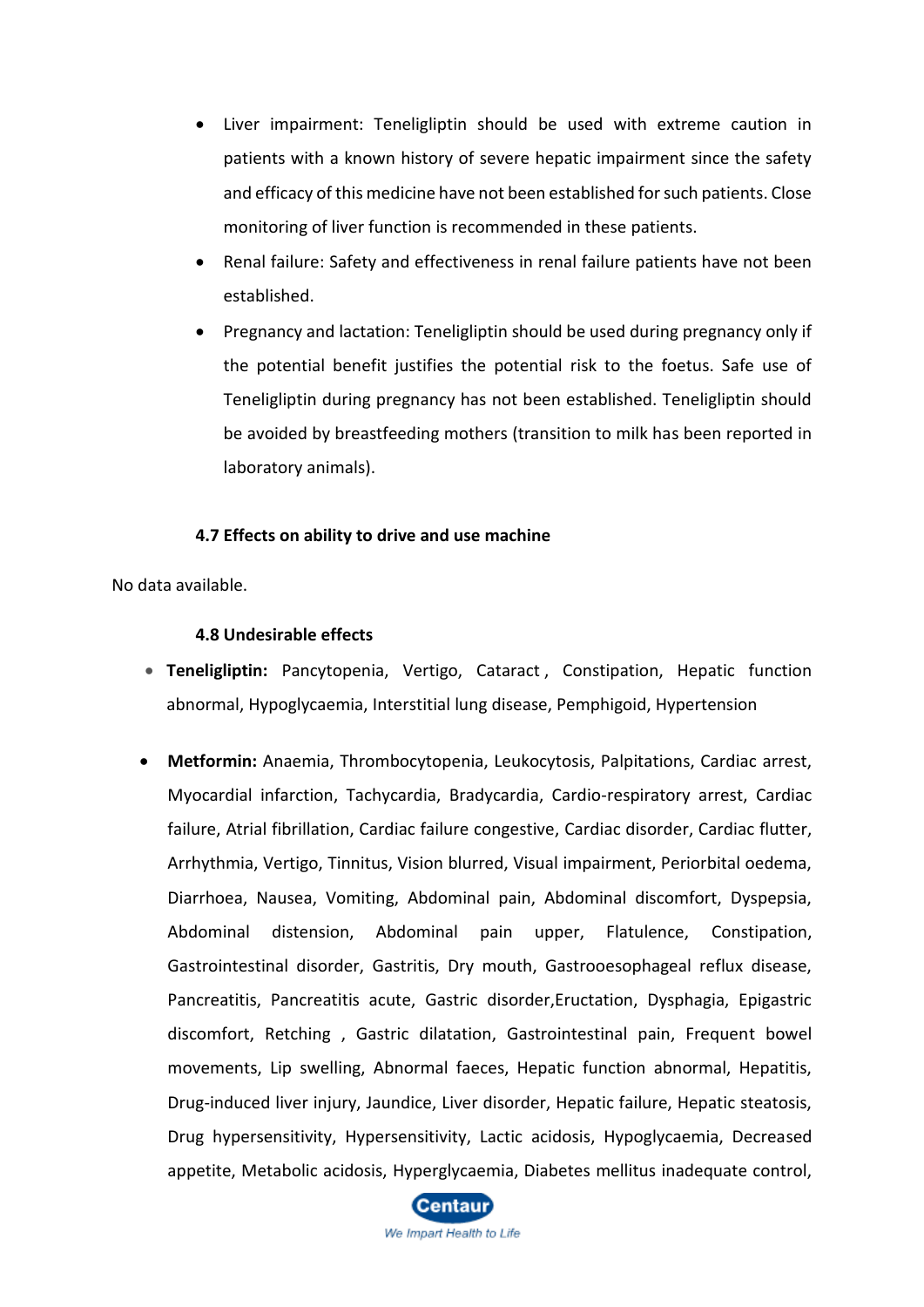Hyperkalaemia, Dehydration, Diabetic ketoacidosis, Diabetes mellitus, Acidosis, Vitamin B12 deficiency, Hyponatraemia, Hyperlactacidaemia, Hypokalaemia, Appetite disorder, Ketoacidosis, Fluid retention, Type 2 diabetes mellitus, Hypophagia, Myalgia, Muscle spasms, Arthralgia, Pain in extremity, Back pain, Muscular weakness, Rhabdomyolysis, Joint swelling, Arthritis, Dizziness, Headache, Somnolence, Completed suicide, Confusional state, Insomnia, Anxiety, Acute kidney injury, Renal failure, Renal impairment, Dyspnoea, Cough, Pruritus, Rash, Urticaria, Hypotension, Hypertension, Shock

#### **5. Pharmacological properties**

#### **5.1 Mechanism of action**

- Teneligliptin is a DPP-4 inhibitor, which is believed to exert its actions in patients with type 2 diabetes by slowing the inactivation of incretin hormones. Concentrations of the active intact hormones are increased by Teneligliptin, thereby increasing and prolonging the action of these hormones. Incretin hormones, including glucagon-like peptide-1 (GLP-1) and glucose dependent insulin tropic polypeptide (GIP), are released by the intestine throughout the day, and levels are increased in response to a meal. These hormones are rapidly inactivated by the enzyme, DPP-4. The incretin are part of an endogenous system involved in the physiologic regulation of glucose homeostasis. When blood glucose concentrations are normal or elevated, GLP-1 and GIP increase insulin synthesis and release from pancreatic beta cells by intracellular signalling pathways involving cyclic AMP. GLP-1 also lowers glucagon secretion from pancreatic alpha cells, leading to reduced hepatic glucose production. By increasing and prolonging active incretin levels, Teneligliptin increases insulin release and decreases glucagon levels in the circulation in a glucose-dependent manner.
- Metformin improves glucose tolerance in patients with type-2 diabetes (NIDDM), lowering both basal and postprandial plasma glucose. Metformin decreases hepatic glucose production, decreases intestinal absorption of glucose, and improves insulin sensitivity by increasing peripheral glucose uptake and utilization. Hence, the combination of glimepiride and metformin sustained-release complements each other and provides better glycaemic control in management of type-2 diabetes and

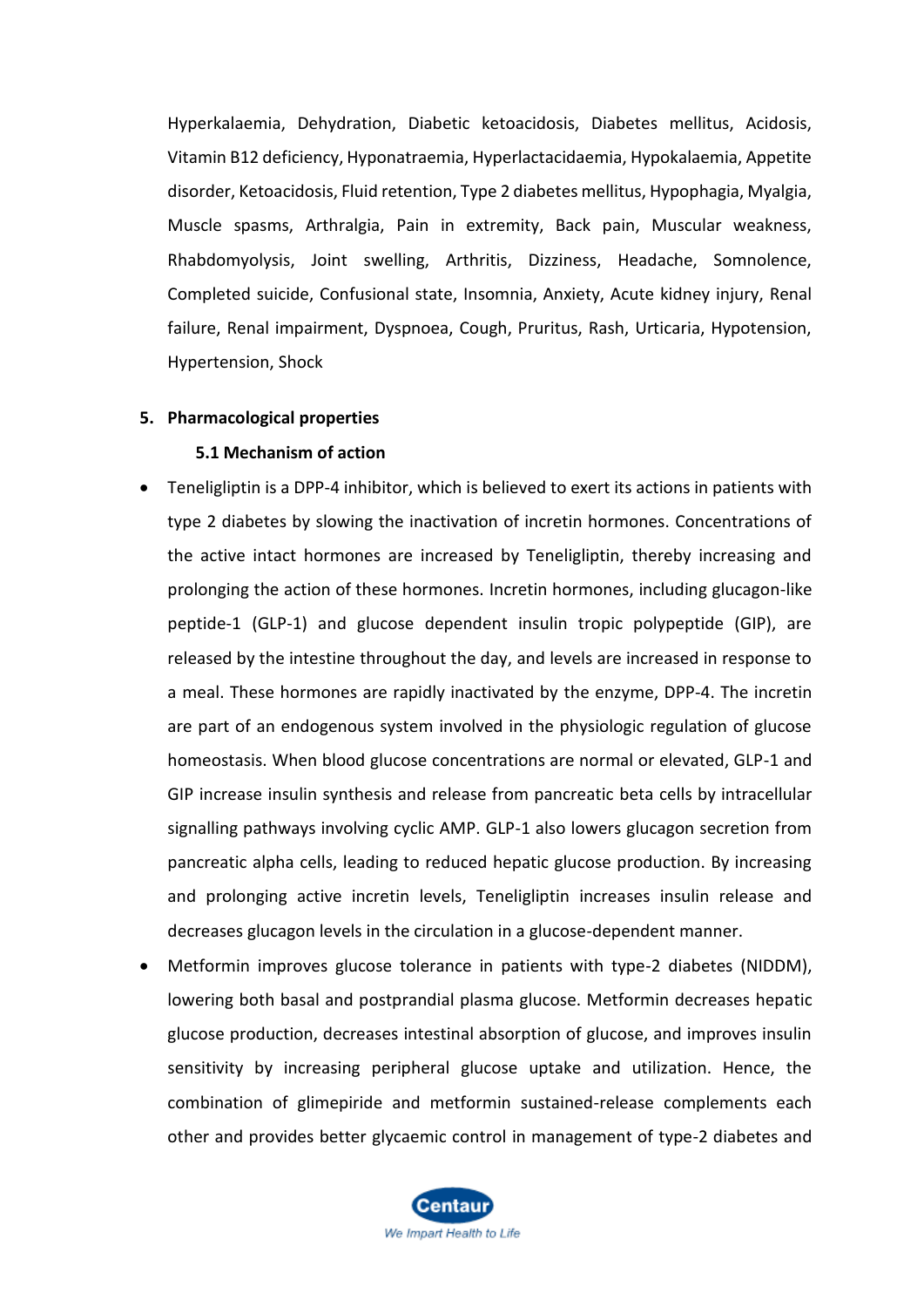probably in the prevention of its associated macrovascular and microvascular complications.

#### **5.2 Pharmacodynamics properties**

- Teneligliptin is a long-acting, orally bioavailable, [pyrrolidine-](https://pubchem.ncbi.nlm.nih.gov/compound/pyrrolidine)based inhibitor of dipeptidyl peptidase 4 (DPP-4), with hypoglycaemic activity. Teneligliptin may also reduce plasma triglyceride levels through a sustained increase in GLP-1 levels.
- Metformin decreases hepatic glucose production, decreases intestinal absorption of glucose, and improves insulin sensitivity by increasing peripheral glucose uptake and utilization. Unlike sulfonylureas, metformin does not produce hypoglycaemia in either patients with type 2 diabetes or normal subjects (except in special circumstances) and does not cause hyperinsulinemia. With metformin therapy, insulin secretion remains unchanged while fasting insulin levels and day-long plasma insulin response may actually decrease.

#### **5.3 Pharmacokinetic properties**

After oral administration of a single 20 mg and 40 mg dose to healthy subjects, Teneligliptin was rapidly absorbed, with peak plasma concentrations (mean T max) occurring at 1.8 hours and 1 hour post dose. Plasma AUC of Teneligliptin increased in a dose-proportional manner. Following a single oral 20 mg and 40 mg dose to healthy volunteers, mean plasma AUC of Teneligliptin was 2028.9 and 3705.1 ng\*hr/ml, Cmax was 187.2 and 382.4 ng/ml, and apparent terminal half-life (t1/2 ) was 24.2 and 20.8 hours. Plasma AUC of Teneligliptin increased following 20 mg doses at steady-state compared to the first dose. Co administration with food reduces the Cmax by 20%, increases the Tmax from 1.1 to 2.6 hours but does not affect the AUC of Teneligliptin as compared to that in the fasting state. The plasma protein binding rate is 77.6 – 82.2%. Following a 20 mg single oral dose of [14C] Teneligliptin, 5 metabolites M1, M2, M3, M4 and M5 were observed. In vitro studies indicated that CYP3A4 and flavin-containing monooxygenase (FMO1 and FMO3) are involved in the metabolism of Teneligliptin. Teneligliptin does not inhibit CYP1A2, CYP2A6, CYP2B6, CYP2C8, CYP2C8/9, CYP2C19, and CYP2E1, is a weak inhibitor of CYP2D6, CYP3A4, and FMO (IC50 value : 489.4, 197.5 and 467.2 µmol/l) and does not induce CYP3A4 and CYP1A2. Following a 20 mg single

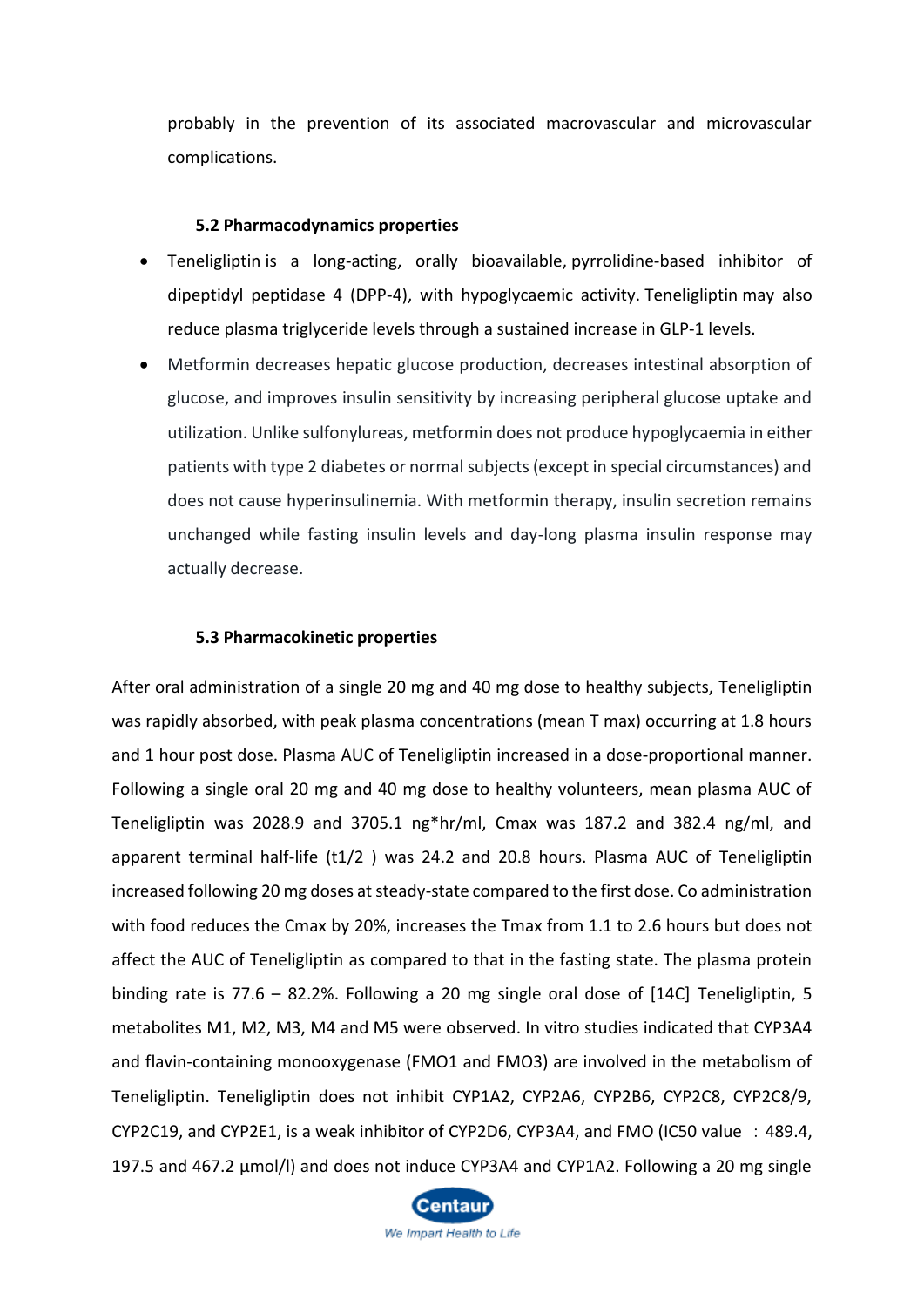oral dose of [14C] Teneligliptin, 45.4% of administered radioactivity was excreted in urine and 46.5% in faeces till 216 hours after dose. The cumulative urinary excretion rates for up to 120 hours for un-metabolized, M1, M2, and M3 were 14.8%, 17.7%, 1.4% and 1.9% respectively while the cumulative faecal excretion rates for un-metabolized, M1, M3, M4 and M5 were 26.1%, 4.0%, 1.6%, 0.3% and 1.3% respectively. The single administration of Teneligliptin at 20 mg in patients with renal impairment revealed no remarkable changes in Cmax and t1/2 corresponding to the level of renal impairment. Compared with healthy adult subjects, the AUC of subjects with mild renal impairment (50  $\leq$  creatinine clearance [Ccr]  $\leq$  80 mL/minute), moderate renal impairment (30  $\leq$  Ccr  $\lt$  50 mL/minute), and severe renal impairment (Ccr  $\lt$ 30 mL/minute) was approximately 1.25 times, 1.68 times, and 1.49 times higher than that of healthy adult subjects, respectively. A single administration of Teneligliptin 20 mg in patients with hepatic impairment revealed that the Cmax of subjects with mild hepatic impairment (Child–Pugh classification: total score 5–6) and moderate hepatic impairment (Child–Pugh classification: total score 7–9) was approximately 1.25 times and 1.38 times that of healthy adult subjects, respectively. Compared to healthy adult subjects, the AUC of subjects with mild and moderate hepatic impairments was approximately 1.46 times and 1.59 times higher than that of healthy adult subjects, respectively. There have been no previous clinical studies using Teneligliptin in patients with severe hepatic impairment (Child–Pugh classification: total score was greater than 9).

Metformin hydrochloride is slowly and incompletely absorbed from the gastrointestinal tract; the absolute bioavailability of a single 500-mg dose is reported to be about 50 to 60%, although this is reduced somewhat if taken with food. Once absorbed, protein binding in plasma is negligible; the drug is excreted unchanged in the urine. The plasma elimination halflife is reported to range from about 2 to 6 hours after oral doses. Metformin crosses the placenta and is distributed into breast milk in small amounts.

## **6 Nonclinical properties**

## **6.1 Animal Toxicology or Pharmacology**

Not required.

- **7 Description**
	- **Teneligliptin**

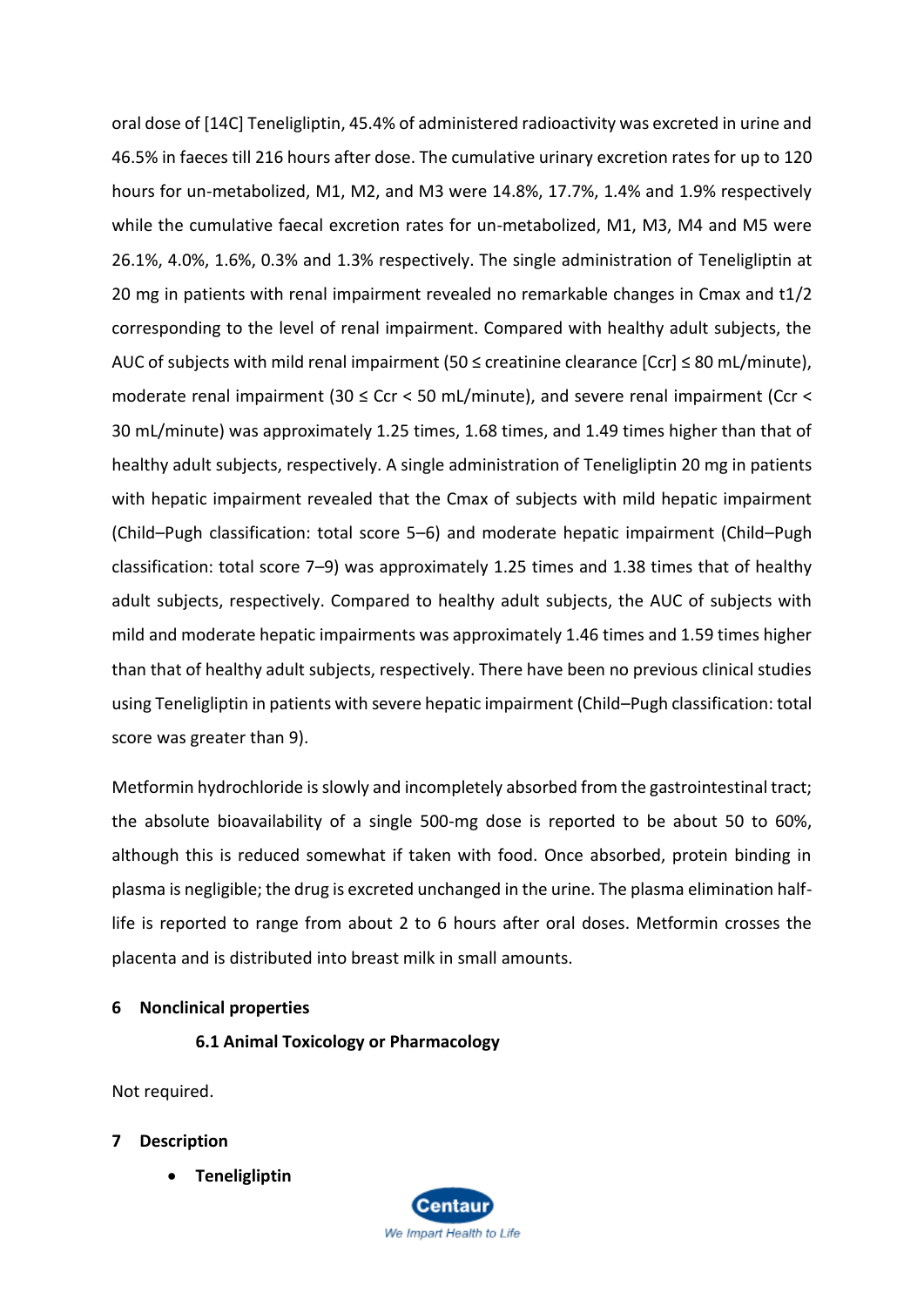Teneligliptin has been investigated for the treatment of Type 2 Diabetes Mellitus. Teneligliptin is a long-acting, orally bioavailable, pyrrolidine-based inhibitor of dipeptidyl peptidase 4 (DPP-4), with hypoglycemic activity.

Chemical Name - 3 [(2*S*,4*S*)-4-[4-(5-methyl-2-phenylpyrazol-3-yl)piperazin-1-yl]pyrrolidin-2 yl]-(1,3-thiazolidin-3-yl)methanone

Molecular Weight- 426.6 g/mol

Molecular Formula- C<sub>22</sub>H<sub>30</sub>N<sub>6</sub>OS

Structure-



## • **Metformin**

Metformin is an agent belonging to the biguanide class of antidiabetics with antihyperglycemic activity. Metformin is associated with a very low incidence of lactic acidosis

Chemical Name - 3-(diaminomethylidene)-1,1-dimethylguanidine

Molecular Weight- 129.16 g/mol

Molecular Formula- C<sub>4</sub>H<sub>11</sub>N<sub>5</sub>

Structure-

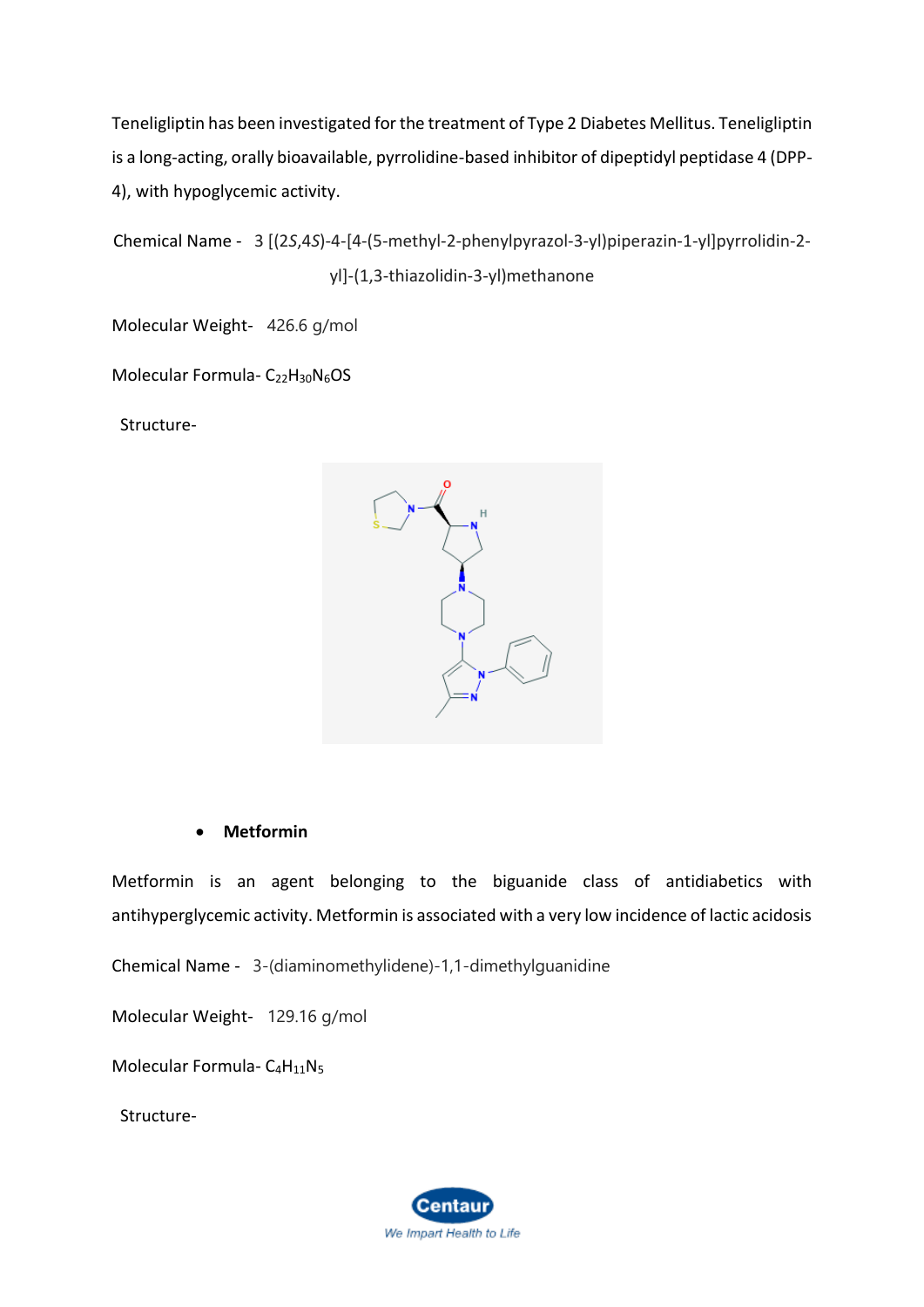

## **8 Pharmaceutical particulars**

# **8.1 Incompatibilities**

There are no known incompatibilities.

## **8.2 Shelf-life**

24 months.

## **8.3 Packaging information**

Ten 20-M is available in a strip of 10 tablets.

# **8.4 Storage and handling instructions**

Store below 25<sup>o</sup>C away from direct sunlight, heat and moisture.

# **9. Patient Counselling Information**

# **9.1 Adverse Reactions**

Refer part 4.8

**9.2 Drug Interactions**

Refer part 4.5

**9.3 Dosage**